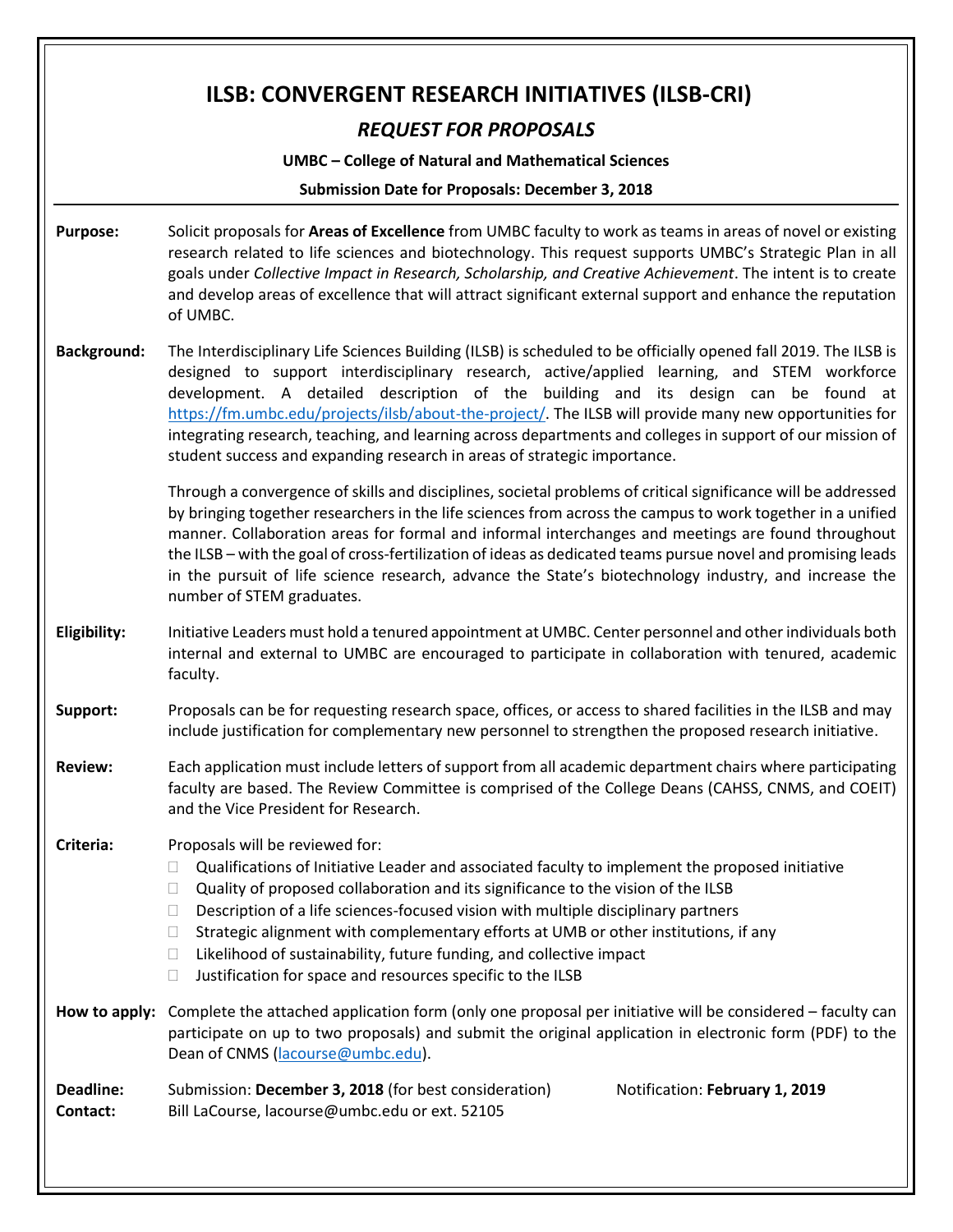# **ILSB: CONVERGENT RESEARCH INITIATIVES (ILSB-CRI) APPLICATION FORM**

|    | CAMPUS MAILING ADDRESS <u>CONSTRUCTION</u>                                                                             |                                                                                                                                                                                                                                                                                                                                                                                                                                                                                                                                                                                                                         |                                                                                                                  |  |
|----|------------------------------------------------------------------------------------------------------------------------|-------------------------------------------------------------------------------------------------------------------------------------------------------------------------------------------------------------------------------------------------------------------------------------------------------------------------------------------------------------------------------------------------------------------------------------------------------------------------------------------------------------------------------------------------------------------------------------------------------------------------|------------------------------------------------------------------------------------------------------------------|--|
|    |                                                                                                                        | (Phone #)                                                                                                                                                                                                                                                                                                                                                                                                                                                                                                                                                                                                               | (email address)                                                                                                  |  |
|    |                                                                                                                        | COLLABORATORS (Additional names should be included in the proposal.)                                                                                                                                                                                                                                                                                                                                                                                                                                                                                                                                                    |                                                                                                                  |  |
|    |                                                                                                                        |                                                                                                                                                                                                                                                                                                                                                                                                                                                                                                                                                                                                                         |                                                                                                                  |  |
|    |                                                                                                                        |                                                                                                                                                                                                                                                                                                                                                                                                                                                                                                                                                                                                                         |                                                                                                                  |  |
|    |                                                                                                                        |                                                                                                                                                                                                                                                                                                                                                                                                                                                                                                                                                                                                                         |                                                                                                                  |  |
|    |                                                                                                                        |                                                                                                                                                                                                                                                                                                                                                                                                                                                                                                                                                                                                                         |                                                                                                                  |  |
|    |                                                                                                                        |                                                                                                                                                                                                                                                                                                                                                                                                                                                                                                                                                                                                                         |                                                                                                                  |  |
|    |                                                                                                                        |                                                                                                                                                                                                                                                                                                                                                                                                                                                                                                                                                                                                                         |                                                                                                                  |  |
|    |                                                                                                                        |                                                                                                                                                                                                                                                                                                                                                                                                                                                                                                                                                                                                                         | OTHER SUPPORT \$__________________________EQUIPMENT __________________PERSONNEL _______________________________  |  |
|    |                                                                                                                        |                                                                                                                                                                                                                                                                                                                                                                                                                                                                                                                                                                                                                         |                                                                                                                  |  |
| 6. | <b>CONDITIONS OF AWARD:</b><br>The Initiative Leader affirms that if receiving an award:<br>progress and productivity. | 1. Awardee(s) will relocate to the ILSB space as determined by the ILSB Responsible Agent.<br>2. Awardee(s) will adhere to all required hazardous procedures, animal and human subject approvals, conflict of<br>interest, and/or intellectual property submissions in accordance with university policy.<br>3. Awardee(s) will seek external funding to support the proposed initiative.<br>5. Awardee(s) understands that space assignment is subject to productivity assessment on an annual basis.<br>Awardee(s) understands that the amount and type of space available to the initiative will depend on continued | 4. Awardee(s) will submit an annual report with status and progress to the Review Committee via the Dean of CNMS |  |
|    |                                                                                                                        | I (the initiative leader) have read and accept the conditions under which this grant will be awarded:                                                                                                                                                                                                                                                                                                                                                                                                                                                                                                                   |                                                                                                                  |  |
|    |                                                                                                                        |                                                                                                                                                                                                                                                                                                                                                                                                                                                                                                                                                                                                                         |                                                                                                                  |  |
|    |                                                                                                                        | Department Chair's Signature or Departmental Faculty Committee Chair's Signature:                                                                                                                                                                                                                                                                                                                                                                                                                                                                                                                                       |                                                                                                                  |  |
|    |                                                                                                                        |                                                                                                                                                                                                                                                                                                                                                                                                                                                                                                                                                                                                                         |                                                                                                                  |  |
|    | Dean's Signature:                                                                                                      |                                                                                                                                                                                                                                                                                                                                                                                                                                                                                                                                                                                                                         |                                                                                                                  |  |